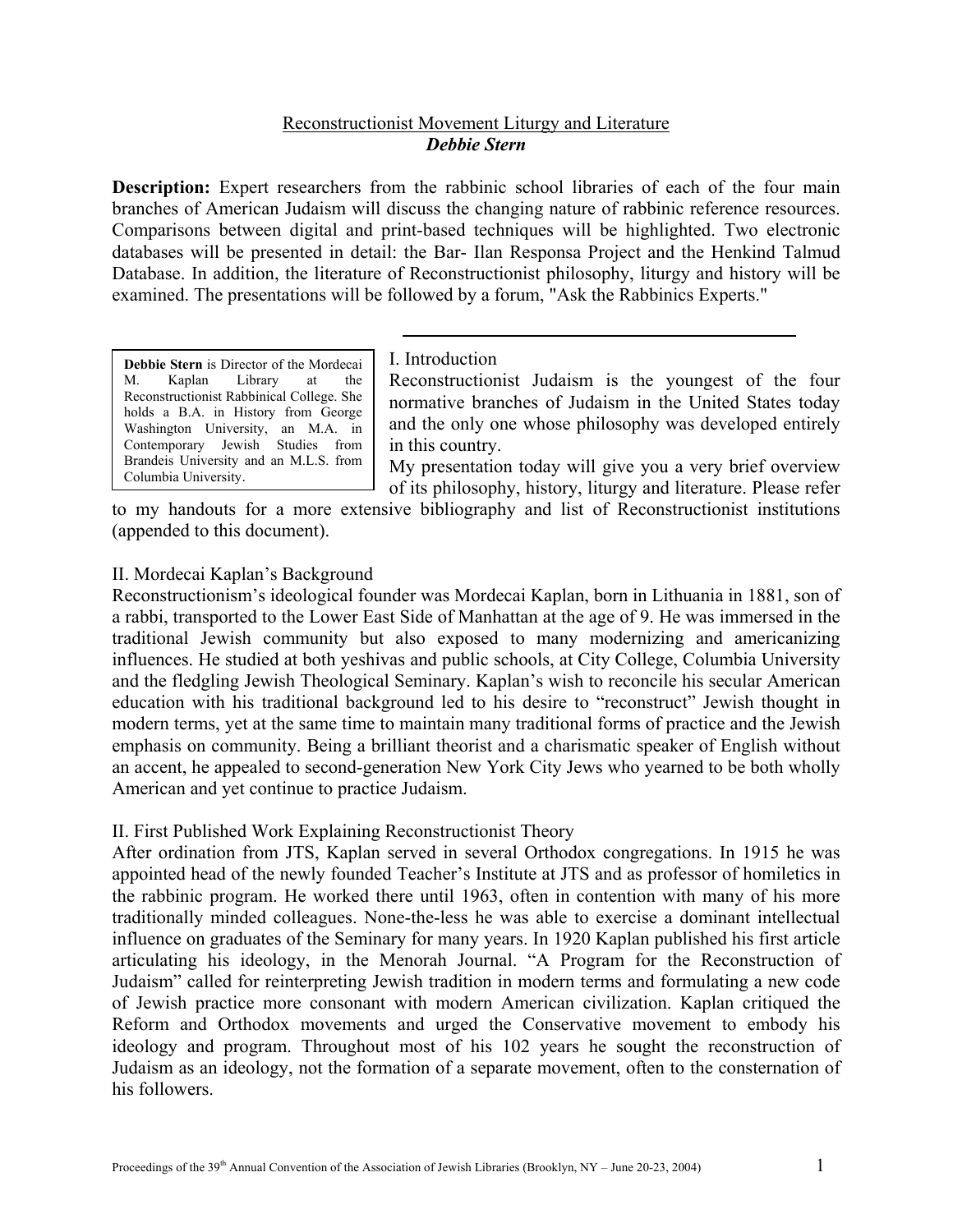### III. The Society for the Advancement of Judaism

In 1922 Kaplan founded a new synagogue, the Society for the Advancement of Judaism, known as the SAJ, and affiliated with the Conservative movement. As the name implies this was not to be an ordinary congregation, but one that furthered Kaplan's ideology through adult education, Jewish cultural activities, participation in Zionist causes, and changes in liturgy. Using loose leaf binders to supplement the traditional prayer book, Kaplan removed prayers referring to the choseness of the Jewish people, the resurrection of the dead, and Temple sacrifices, instead substituting passages from other traditional sources. He eliminated repetition of prayers and added poetic and thematic selections from modern Hebrew and English sources. Although Kaplan never changed the male formulation of prayers either in Hebrew or in English, he was an early champion of women's equal participation in Jewish life and is credited with the introduction of the first Bat Mitzvah ceremony in the United States, held for his daughter Judith in 1922. Other publications in this period were the magazine "The S.A.J. Review" and a short book by Kaplan entitled "A New Approach to the Problem of Judaism."

### IV. *Judaism as a Civilization*

Happily for the historian and librarian, Kaplan was a prodigious diarist throughout his adult life. Copies of his complete diary exist in only a handful of libraries but recently the first volume of his edited journals, covering 1913-1934, was published. These diaries provide insight into Kaplan's ideology and personal musings. However, his magnum opus that introduced his work to the larger public in 1934 was "Judaism as a Civilization." In over 600 pages, Kaplan provides a comprehensive exposition of his ideology. Judaism must be interpreted in the light of  $20<sup>th</sup>$ century thought and regarded as a complete evolving civilization, with the Jewish religion as only one component of it. Jews do not have to abandon their intellect to practice Judaism. God should be interpreted as a force or process in the universe, the power that makes for salvation, not as a supernatural being. Mitzvot and Torah are not God-given, but because the rituals and prayers of the Jewish religion transmit values and preserve group identity they should not be discarded. Instead they should be revalued and reconstructed to enrich Judaism. Kaplan also envisioned encompassing Jewish community centers that would house spiritual, educational, cultural, and social activities for Jews of all beliefs and backgrounds.

# V. Activities Following Publication of *Judaism as a Civilization*

Encouraged by the widespread attention his book received, Kaplan and several of his rabbinic followers launched a new magazine in 1935, "The Reconstructionist," replacing the SAJ Review. Several other books appeared between 1936-1938, authored by Kaplan and his disciple, Ira Eisenstein. Eisenstein later became Kaplan's son-in-law and his successor at the S.A.J. In 1940 the Jewish Reconstructionist Foundation was established. It assumed publication of "The Reconstructionist" and sponsored new liturgical works for the Jewish community at large in the decade of the 1940's.

# VI. Reconstructionist Liturgy of the 1940's

The first of these was "Shir Hadash," containing supplementary prayers for the High Holidays; followed by the New Haggadah in 1941; the Sabbath Prayer Book in 1945; and the High Holiday Prayer Book in 1948. All contained modifications of the traditional liturgy as well as supplementary prayers and readings from non-Jewish as well as Jewish sources. This slide shows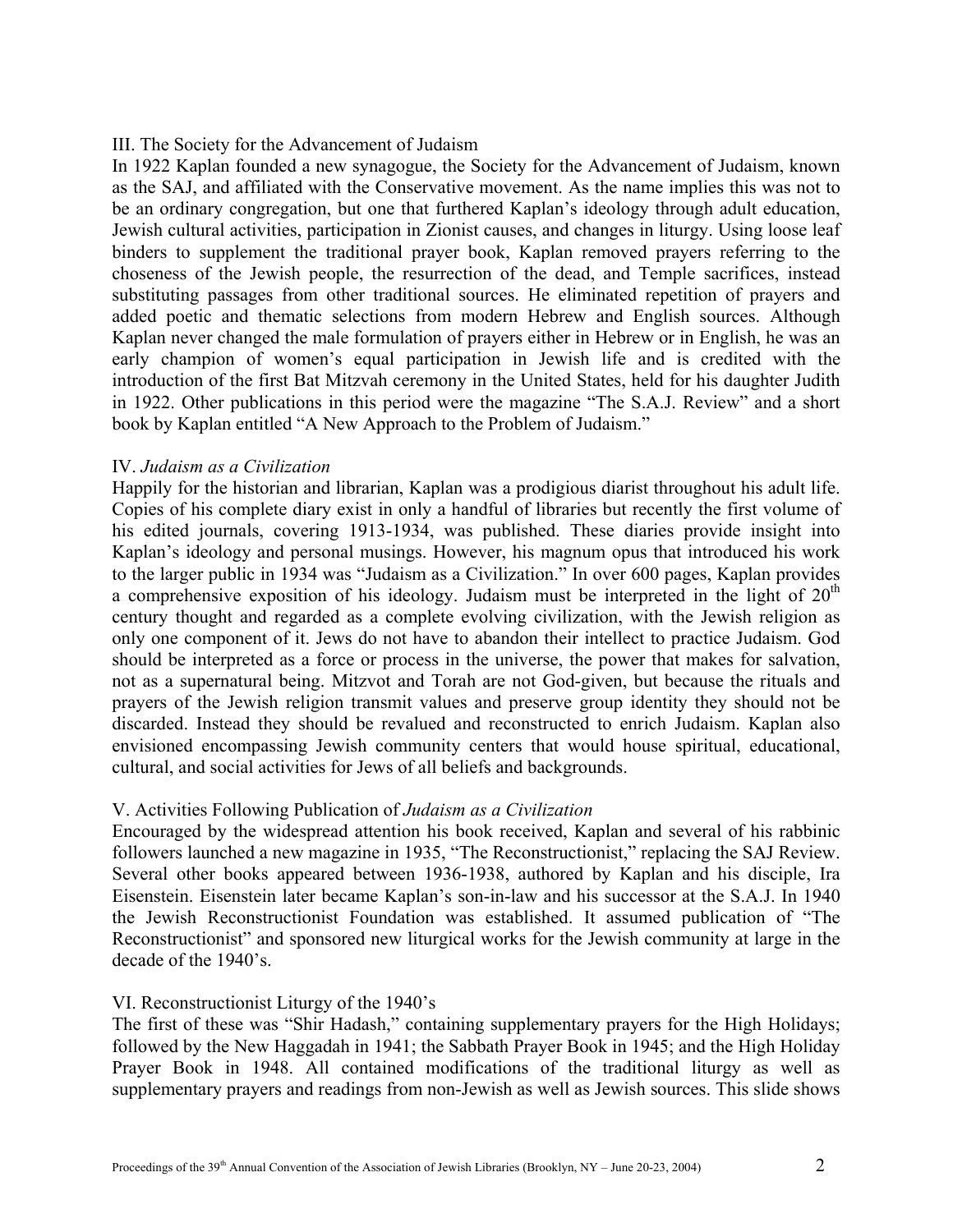the Torah blessing from the Sabbath morning service. You can see where Kaplan replaced the phrase: "asher bachar banu mi kol ha'amin", "who has chosen us from all the people" with the phrase "asher kervanu l'avodato", who has drawn us near to his service." And here is the addition of the Declaration of Independence as a supplementary prayer book reading. In this next supplementary reading Kaplan composed a list of Criteria of Jewish Loyalty in both English and Hebrew. There are actually 13 of them, updating Maimonides's 13 Articles of Faith. Reaction to these works by the traditional Jewish community was loud and widespread. As reported in the New York Times, at a meeting of the Union of Orthodox Rabbis in June 1945, not only did the group excommunicate Kaplan, but also his Sabbath Prayer Book was burned before the assembly. At JTS Kaplan's colleagues all signed a letter publicly criticizing his prayer books, which were for the first time being offered to a wider audience beyond his own congregation. Remarkably, despite this, Kaplan remained at JTS and continued to hope that the Conservative movement would eventually adopt his ideology.

# VII. Beginnings of the Reconstructionist Movement

It fell to Ira Eisenstein to spearhead the organization of reconstructionism as a separate movement. In the 1950's the Reconstructionist Fellowship of Congregations, predecessor to the current Jewish Reconstructionist Federation, and the Reconstructionist Press were founded. The Press published additional books by Eisenstein, Kaplan, and others, a new Festival Prayer Book and a book of Supplementary Readings for the High Holidays, and distributed pamphlets on reconstructionist thought.

### VIII. The Reconstructionist Rabbinical College

Finally in 1963 at the age of 83, Kaplan was convinced to resign from JTS. This enabled his followers to make plans for the establishment of a rabbinical school. The Reconstructionist Rabbinical College opened in Philadelphia in 1968. Not having been successful at getting all of American Jewry or even just the Conservative movement to formally adopt reconstructionism, they felt it necessary to create an institution to train their own leaders and serve as the focus of a separate movement. Reflecting Kaplan's ideology, the College's curriculum devotes successive years to study of different phases of Jewish history and life, and initially required its students to pursue advanced secular studies concurrently with their rabbinic studies. None-the-less, it is not clear that Kaplan ever whole-heartedly adopted the notion of a Reconstructionist seminary, wedded as he was to the concept of a big-tent Judaism.

As the College attracted a new generation of American Jews living in a new American reality, a rethinking and reevaluation of the Kaplan legacy began. Reconstructionist rabbis founded their own rabbinical association, their own journal, "Raayonot," and a scholarly series entitled "Jewish Civilization: Essays and Studies." They wrote about the need to once again reconstruct Jewish life to meet the challenges of an even newer modernity. In Kaplan and Eisentein's day the burden on Jews was to become more American, but in the current reality the challenge facing many American Jews is precisely the opposite, how to become more Jewish.

#### IX. New Liturgy and Literature

Out of that reality has grown a whole new Reconstructionist liturgy and literature. The Kol HaNeshamah series of prayer books was developed in the 1980's by a commission of lay and rabbinic leaders. There are now volumes for daily, Shabbat & Festival, High Holiday, and home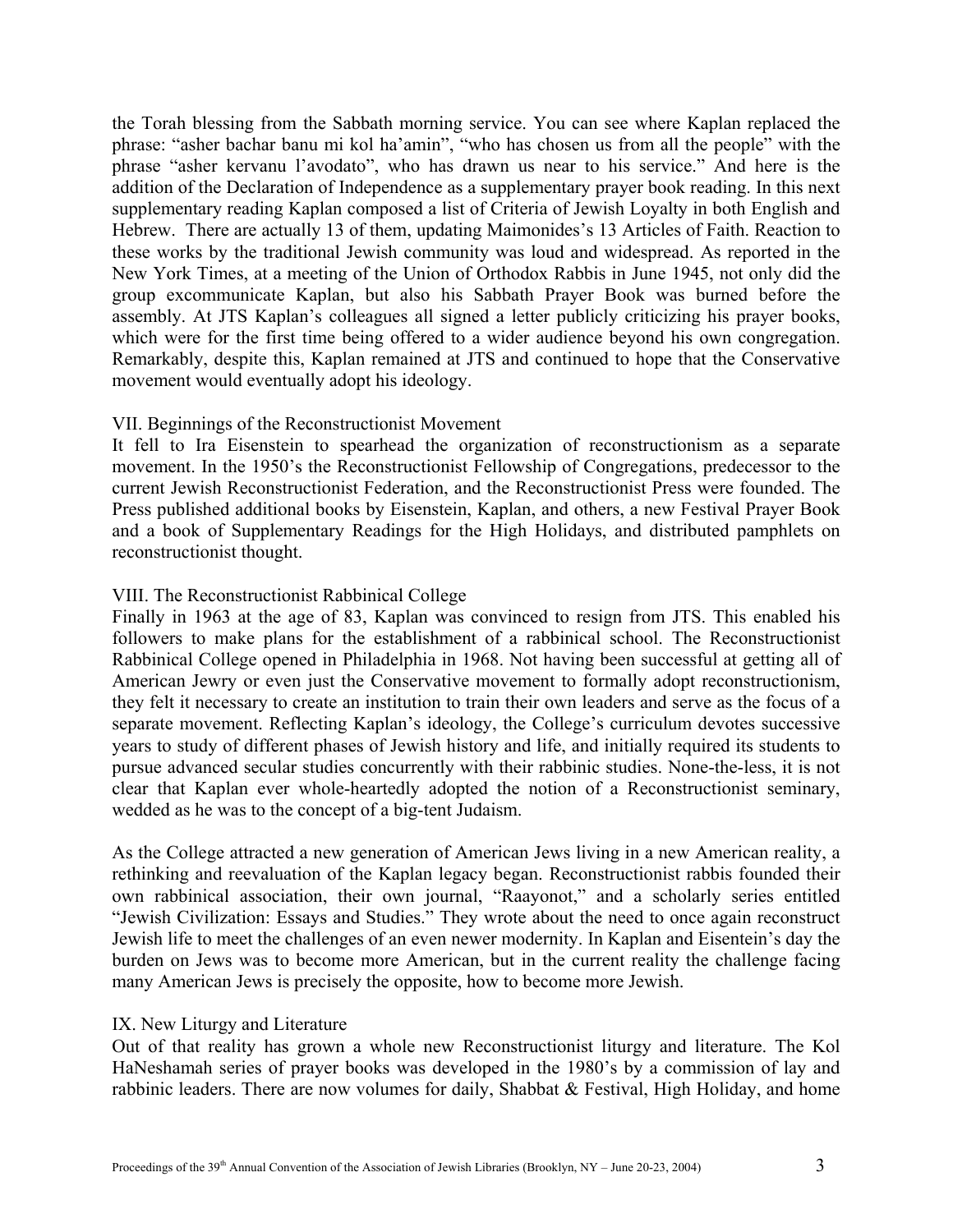prayer. While the series shares a basic ideology with Kaplan's earlier prayer books, it reflects the psychological, mystical, and spiritual emphases of our day, as opposed to the social-scientific and rational approach of Kaplan's time. In this page from the Shabbat morning service showing the Mi kamocha prayer you can see many of the representative elements of the Kol HaNeshamah series: inclusion of traditional liturgy, sometimes with additions or deletions to accommodate reconstructionist principles, as in this case where Miriam's name is added to that of Moshe's; transliteration of the Hebrew, gender-neutral English readings, commentary on many prayers, and guided meditations. Other innovations include supplementary and alternate readings and illustrations. In 2000, a new Reconstructionist Haggadah was also published, entitled "A Night of Questions." It follows the same pattern as the Kol HaNeshamah series.

Other recent publications of the Reconstructionist Press reflect the movement's emphasis on Jewish education. Among these is the book "Exploring Judaism," which offers an authoritative explanation of current Reconstructionist ideology and practice. The Jewish Reconstructionist Federation publishes its own magazine entitled "Reconstructionism Today." The Reconstructionist Rabbinical Association has its own Rabbi's Manual, and a collection of its as yet unpublished resolutions adopted at annual conventions can be found in the Kaplan library at the College. Jointly the rabbinic and congregational groups have produced reports on such topics as rabbinic-congregational relationships and homosexuality and Judaism. The "Reconstructionist" magazine is now sponsored by the College. The College has also embarked on a series of guides to Jewish practice, the first being on kashrut. Another recent publication is a text entitled "Behoref Hayamim," a guide for decision-making at the end of life.

#### X. Conclusion

In conclusion, statistics from the recent National Jewish Population Study show that among those who belong to a synagogue only 2% are Reconstructionist. And the recent Census of U.S. Synagogues reports that only 3% are Reconstructionist. However, it may be discerned from their behavior that a large number, perhaps a majority, of American Jews, without even knowing it, adhere to the principles of Reconstructionism as articulated in the movement's liturgy and literature.

For more information contact: Debbie Stern Director, Mordecai M. Kaplan Library Reconstructionist Rabbinical College 1299 Church Road Wyncote, PA 19095 215 576-0800 x.234 [dstern@rrc.edu](mailto:dstern@rrc.edu)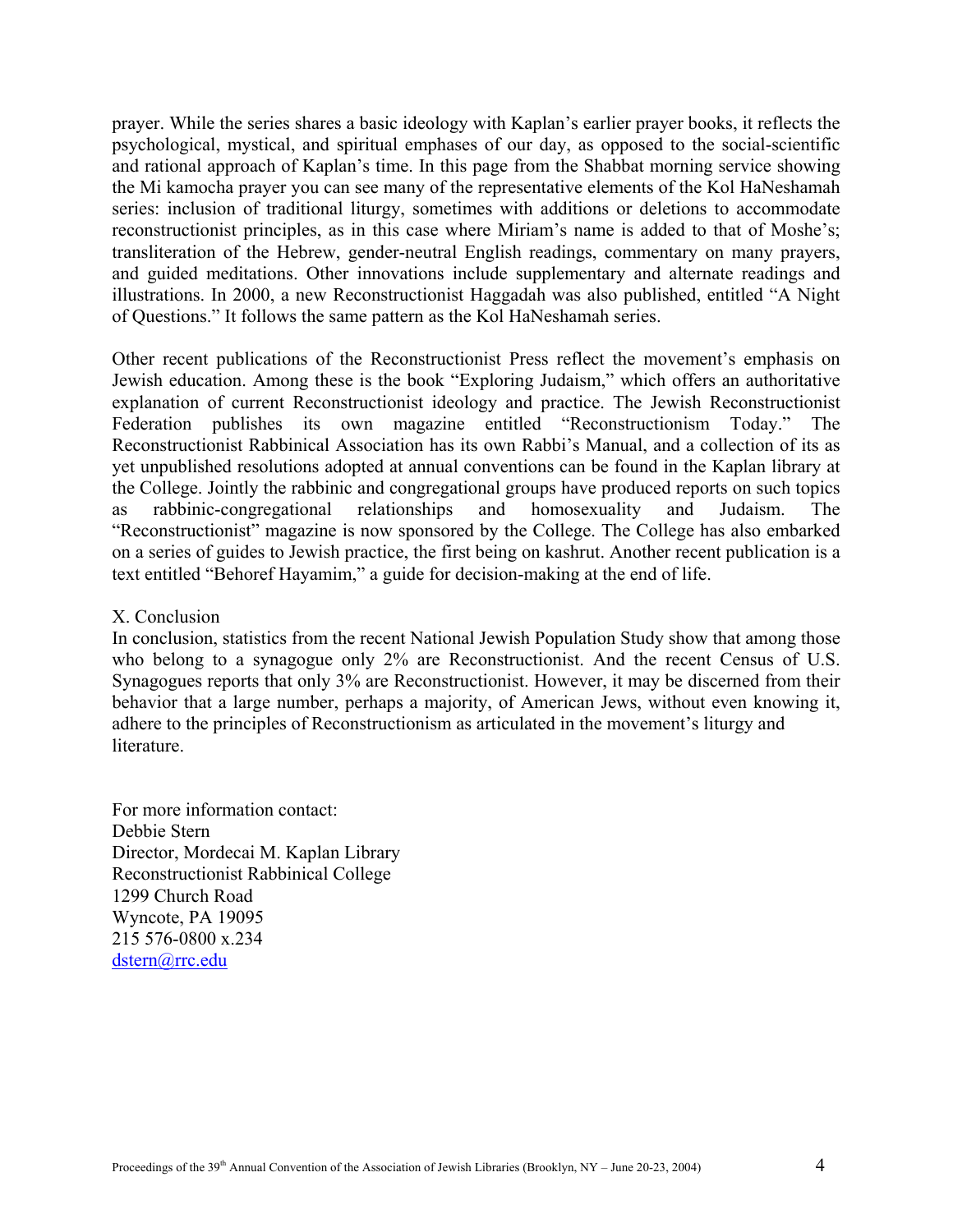# **Selected Bibliography and Organizations of the Reconstructionist Movement**

Prepared by Debbie Stern, Director

Mordecai M. Kaplan Library of the Reconstructionist Rabbinical College June 22, 2004

Bibliography

- Books and Articles:
- Alpert, Rebecca and Jacob Staub. *Exploring Judaism: A Reconstructionist Approach.*  Exp. & updated ed. Elkins Park, PA: Reconstructionist Press, 2000.
- Brauner, Ronald. *Jewish Civilization: Essays and Studies.* Philadelphia: Reconstructionist Rabbinical College, 1979.
- Kaplan, Mordecai M. *Communings of the Spirit: the Journals of Mordecai M. Kaplan.* Ed. Mel Scult. Vol. 1, 1913-1934. Detroit: Wayne State University Press, 2001.
- ---. *Judaism As A Civilization: Toward a Reconstruction of American-Jewish Life.* New York: Macmillan Co., 1934. Most recently reissued by the Jewish Publication Society in 1994, with a new introductory essay by Arnold Eisen.
- ---. "A Program for the Reconstruction of Judaism." *The Menorah Journal*  VI (1920): 181-196.
- ---. *A New Approach to the Problem of Judaism.* New York: The Society for the Advancement of Judaism, 1924. Most recently reissued in 1973 as *A New Approach to Jewish Life,* published for the Jewish Reconstructionist Foundation by Hartmore House.
- Reconstructionist Rabbinical Association. *Rabbi's Manual.* Wyncote, PA: The Reconstructionist Rabbinical Association, 1997.
- Reconstructionist Rabbinical College, Center for Jewish Ethics. *Behoref Hayamim, In the Winter of Life: A Values-Based Jewish Guide for Decision-Making at the End of Life.*  Wyncote, PA: Reconstructionist Rabbinical College, 2002.
- Teutsch, David. *A Guide to Jewish Practice.* 2nd ed. Wyncote, PA: Reconstructionist Rabbinical College, 2003.

Periodicals:

*Raayonot: A Newsletter of the Reconstructionist Rabbinical Association.* Philadelphia: Reconstructionist Rabbinical Association. 1980-1990.

- *Reconstructionism Today.* Elkins Park, PA: Jewish Reconstructionist Federation. 1993-date.
- *Reconstructionist.* Wyncote, PA: Reconstructionist Rabbinical College. 1935-date.
- *S.A.J. Review.* New York: The Society for the Advancement of Judaism. 1922-1929.

Liturgical Works:

- *High Holiday Prayer Book.* Ed. Mordecai Kaplan, Eugene Kohn, and Ira
	- Eisenstein. New York: Jewish Reconstructionist Foundation, 1948
- Kohn, Eugene, ed. *Shir Hadash: New Prayers and Meditations for Rosh Hashanah and Yom Kippur.* New York: Behrman's Jewish Book House, 1939.
- *Lel She'elot: Hagadah shel Pesah: A Night of Questions: A Passover Haggadah.*  Ed. Joy Levitt and Michael Strassfeld. Elkins Park, PA: Reconstructionist Press, 2000.